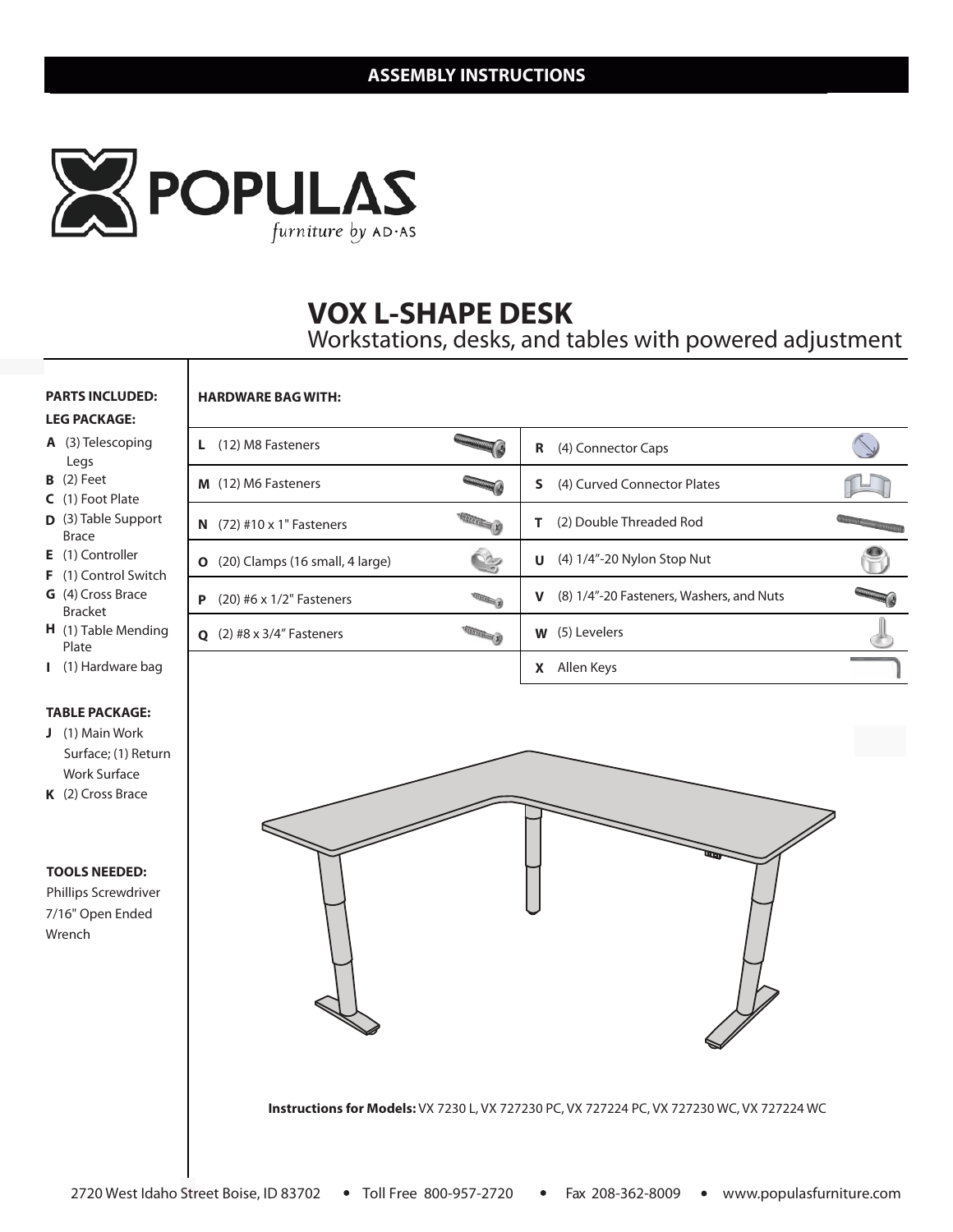#### **STEP 1: PREPARATION**

Unpack and identify all parts. Place Work Surfaces (J) upside down on padded surface and identify Front Edge.



### **STEP 2: WORK SURFACE ATTACHMENT**

Place Curved Connector Plates (S) in connector holes. Insert Double Threaded Rod (T) into side holes of Work Surface. Gently slide and align the two Work Surfaces together.

Secure the two Work Surfaces together with ¼"-20 Nylon Stop Nuts (U).



 $\bigcirc$ 

 $\bigcirc$ 

Attach Table Mending Plate (H) to Work Surfaces using sixteen #10 x 1 Fasteners (N) as shown. Insert four Connector Caps (R) into connector holes.

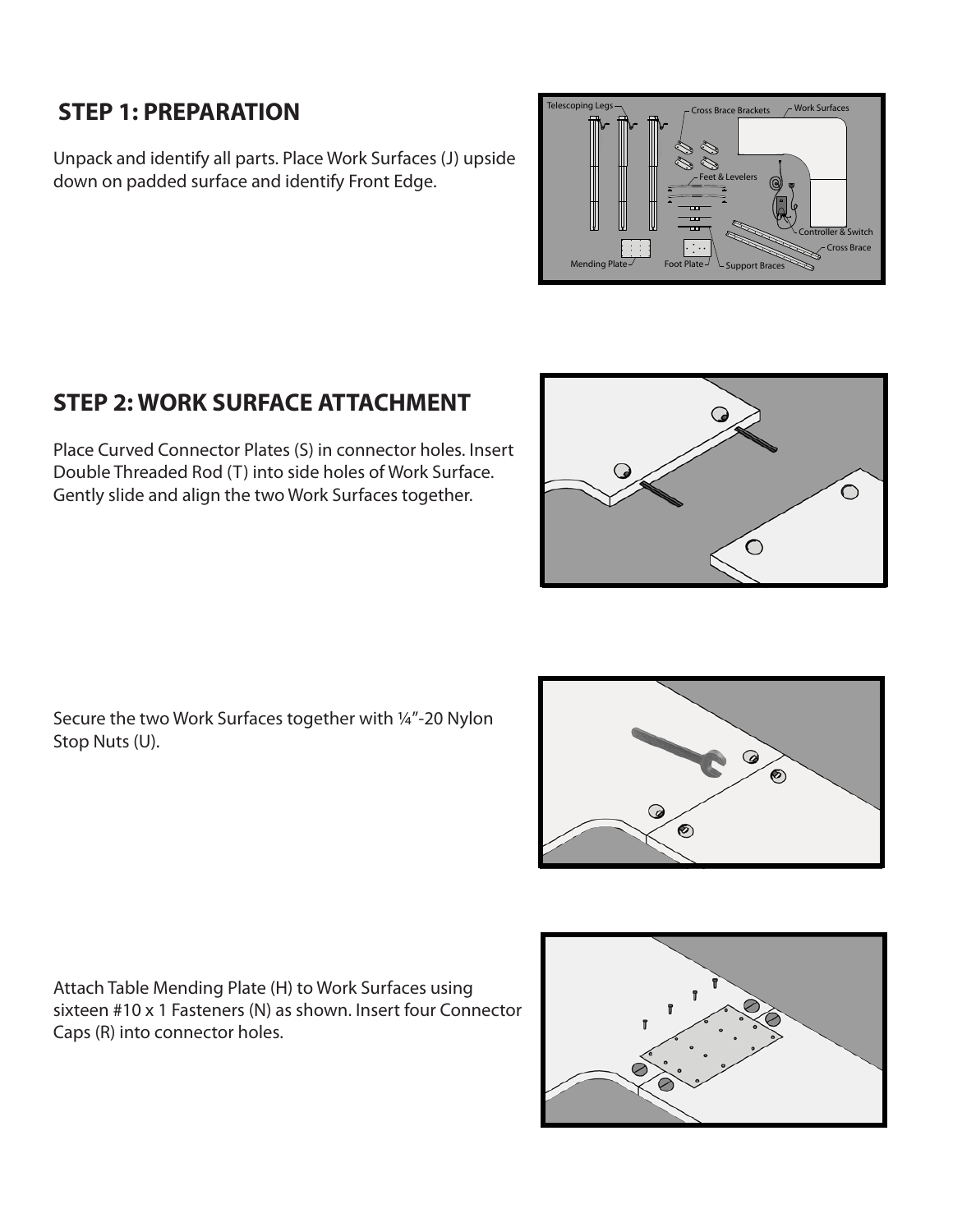### **STEP 3: SUPPORT BRACE ATTACHMENT TO TELESCOPING LEG**

Position Table Support Brace (D) over Telescoping Leg (A) as shown. Align the slot in the support brace with the cable exit and securely attach cable in cable cradle. Secure Table Support Brace to Telescoping Legs with four M6 Fasteners (M).



### **STEP 4: TABLE SUPPORT BRACE AND CROSS BRACE ATTACHMENT TO WORK SURFACE**

Position Table Support Braces (D) as shown with the cables facing inward. Align with pre-drilled holes. Position Cross Brace Brackets (G) on the back portion of Table Support Brace (D). Position Cross Braces (K) and join to Cross Brace Brackets (G) using ¼-20 Fasteners, Washers, and Nuts (V) as shown. Attach Support Brace to Work Surface with six #10 x 1" Fasteners (N). Attach Cross Braces (K) to Work Surface with #10 x 1 Fasteners as shown.





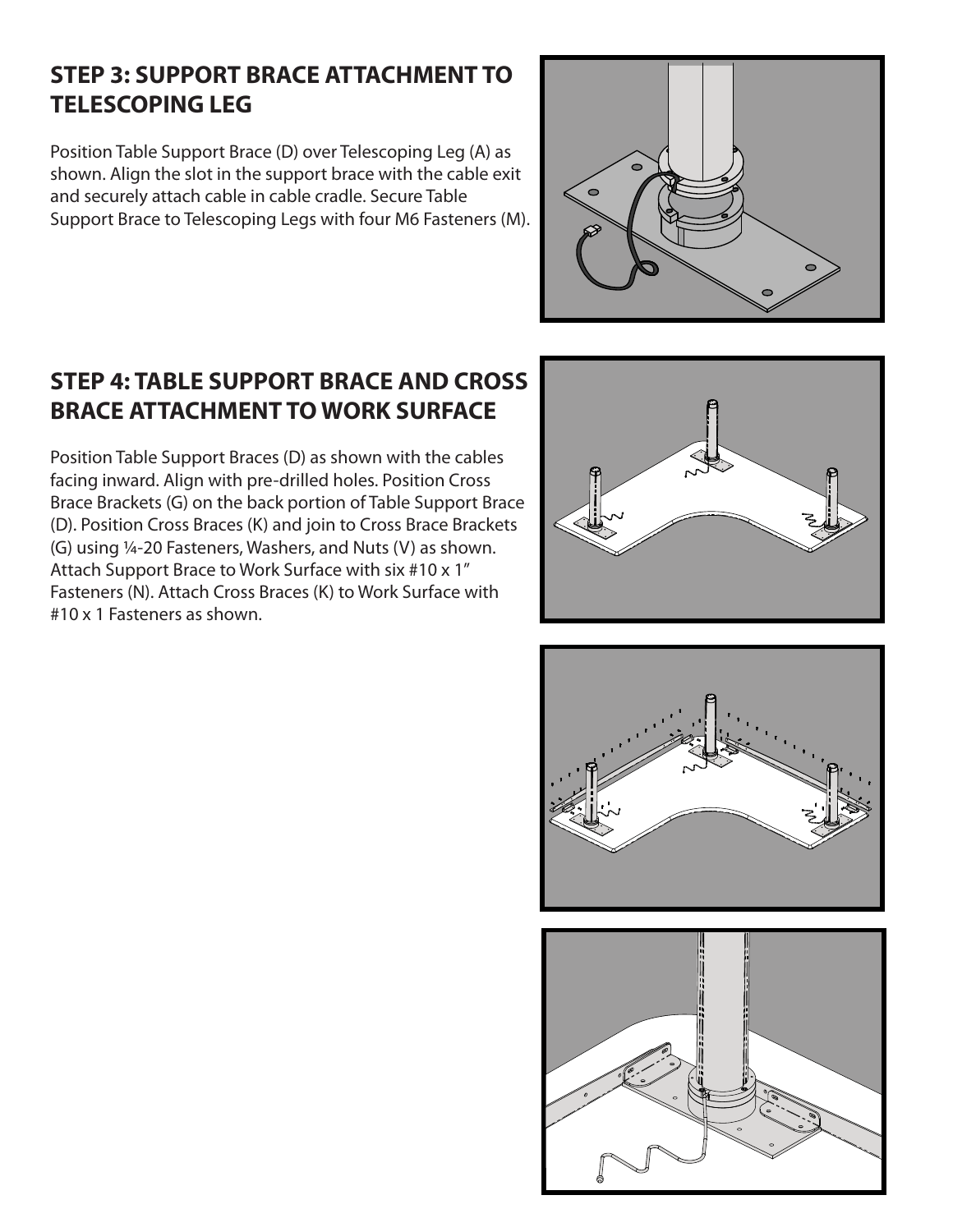### **STEP 5: CONTROLLER AND CONTROL SWITCH ATTACHMENT**

Position Controller (E) and Control Switch (F) as shown on Work Surface. Align with pre-drilled holes and attach Controller to Work Surface as shown using two #10 x 1" Fasteners (N). Plug power cord into Controller (E). Plug each cable from the Telescoping Legs (A) into the M1, M2, and M3 slots. Plug the Control Switch (F) into the HS Slot. Attach Control Switch with two #8 x ¾ Fasteners (Q). Control Switch can be mounted left or right. Secure all cables and wires with Clamps (O) and #6  $\times$  1/2" Fasteners (P) as shown. Coil any excess cable.



### **STEP 6: FEET AND FOOT PLATE ATTACHMENT**

Attach Feet (B) to bottom of the outer Telescoping Legs (A), and Foot Plate (C) over the center Telescoping Leg. Align with mounting holes and attach using four M8 Fasteners (L) but do not completely tighten. The mounting plate on the Telescoping Leg will swivel allowing the feet to be aligned properly. Securely holding the feet in the proper alignment with the Work Surface, fully tighten the Fasteners. Position the Foot Plate (C) with thread for Leveler facing inward. Attach five Levelers (W) or optional casters.





### **STEP 7: OPERATION AND USE**

Caution: Desk is heavy and requires more than one person to turn over. Gently turn table over and adjust Levelers (W) if required. The table adjusts up and down using the Control Switch (F). Clean with soft cloth and mild cleaners suitable for furniture.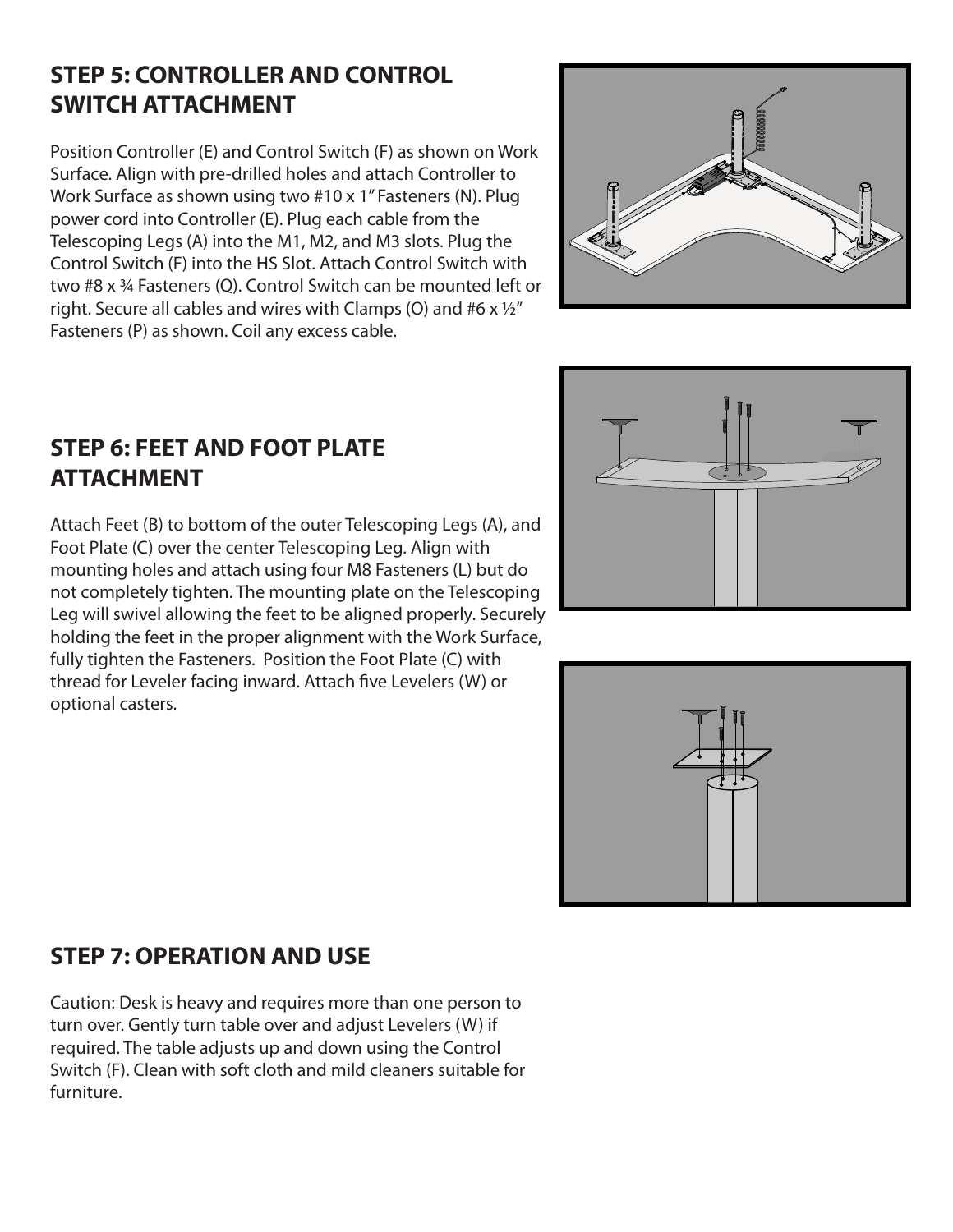

# **VOX SYSTEM CONTROLLER RESET PROCEDURE**

The following instructions can be used to perform the reset procedure on Vox powered workstations. These instructions should be used if a new controller is introduced to the system, the limits have changed on the controller, or if the system is simply behaving unexpectedly. To reset the controller:

- · Remove the motor cables from the "M" slots on the controller (M1, M2, etc.)
- · Press and hold the down button on the switch until a "double click" is heard. This should take approximately 7-10 seconds from the first click.
- Plug all motor cables back in to their respective "M" slots on the controller.
- $\cdot$  Press the down button on the switch; at this point, all legs should begin slowly creeping downward to the "zero" (fully retracted) position.
- $\cdot$  Continue holding the down button until the system has reached its "zero" position. At this point, press and hold the down button again, and the system will step forward to its "home" position.

At this point, your Vox workstation should be reset to its home position. To verify, try operating the system by moving it upwards with the up button, and again downwards; ensure the system returns to the home position.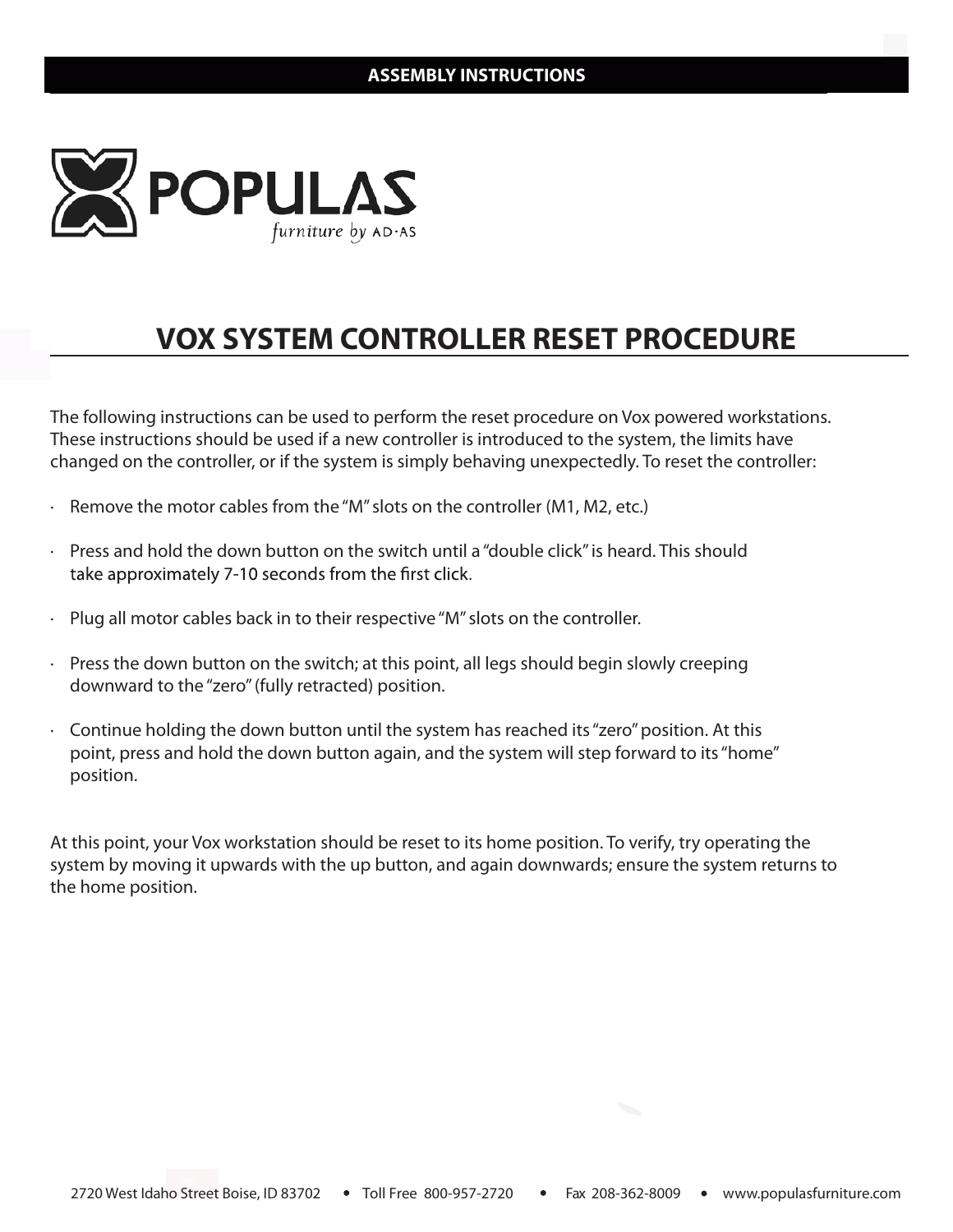

## **OPTIONAL PROGRAMABLE CONTROL SWITCH INSTRUCTIONS**

Us er Manual LogicS-2 / LogicS-3

## 4.2 Advanced Functionality



**Note:** Functionality described in this chapter is only accessible if you have a handset with **position keys** and a **save key** !

#### **4.2.1. Saving a Position**

*This function allows to save one desk-height per position key. To save a desk position, proceed as follows:* 



**Note:** On initial operation all stored positions are equal to the lowest possible desk-height (lower end position).



*The display reads the actual height of the desk (e.g. 73cm).* 



*2. Press the S key.* 



*The display reads S –.* 



*3. Press the desired position key (e.g. T2).*



*The display reads S 2.* 

*4. Now the height is saved on the chosen position key* 

*The saving operation is conrmed with a double-click sound and after appr. 2 seconds the storage height will be displayed.* 



*Note: The position keys may have varying design, depending on the kind of handset used.*